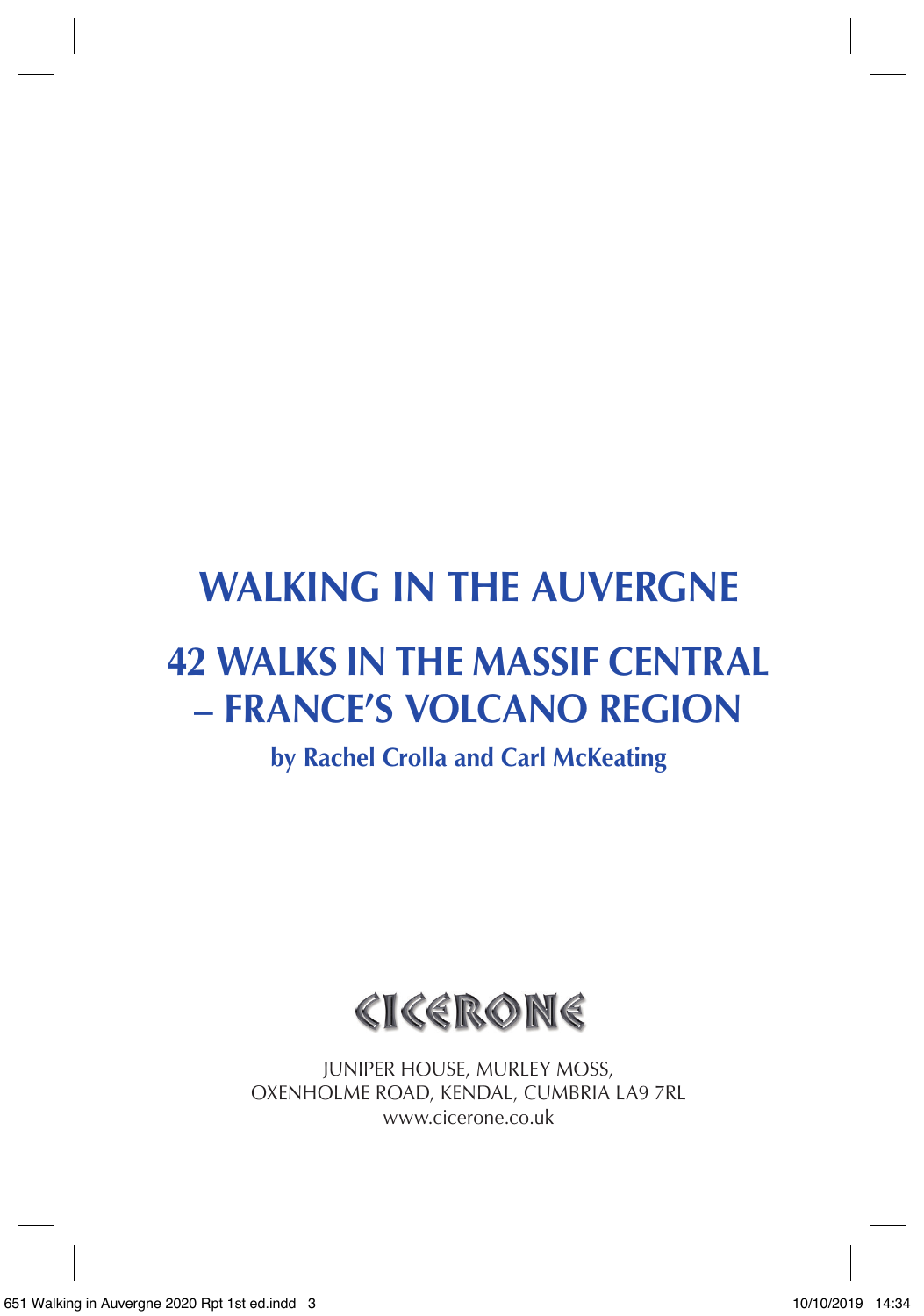© Rachel Crolla and Carl McKeating 2013 First edition 2013 ISBN: 978 1 85284 651 0 Reprinted 2020 (with updates)



Printed in China on responsibly sourced paper on behalf of Latitude Press Ltd

A catalogue record for this book is available from the British Library. All photographs are by the authors unless otherwise stated.



The routes of the GR®, PR® and GRP® paths in this guide have been reproduced with the permission of the Fédération Française de la Randonnée Pédestre holder of the exclusive

rights of the routes. The names GR®, PR® and GRP® are registered trademarks. ©FFRP 2013 for all GR®, PR® and GRP® paths appearing in this work.

#### **Acknowledgements**

Thanks are due to Casey McKeating for helping us with an alternative route in the Monts Dore chapter. Thanks also to Rory McKeating who is partially responsible for our decision to purchase a home in the Auvergne and the ensuing years of DIY.

### **Updates to this Guide**

While every effort is made by our authors to ensure the accuracy of guidebooks as they go to print, changes can occur during the lifetime of an edition. Any updates that we know of for this guide will be on the Cicerone website (www.cicerone.co.uk/651/updates), so please check before planning your trip. We also advise that you check information about such things as transport, accommodation and shops locally. Even rights of way can be altered over time. We are always grateful for information about any discrepancies between a guidebook and the facts on the ground, sent by email to updates@cicerone.co.uk or by post to Cicerone, Juniper House, Murley Moss, Oxenholme Road, Kendal, LA9 7RL.

**Register your book:** To sign up to receive free updates, special offers and GPX files where available, register your book at www.cicerone.co.uk.

*Front cover:* The lookout: The Chain of Puys from Puy de la Vache (Walk 17)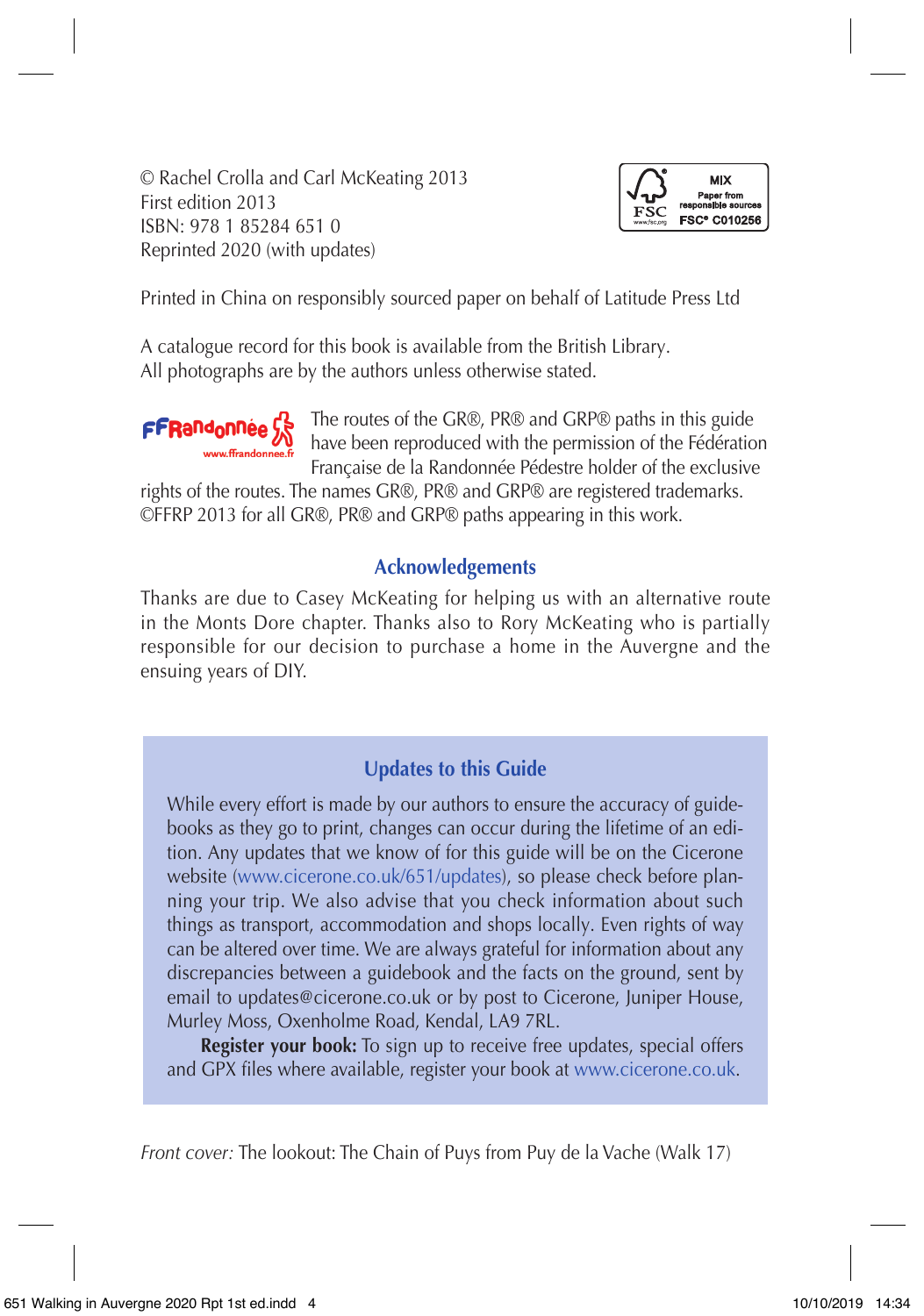

*Walk 16 – Puy de Dôme*

103